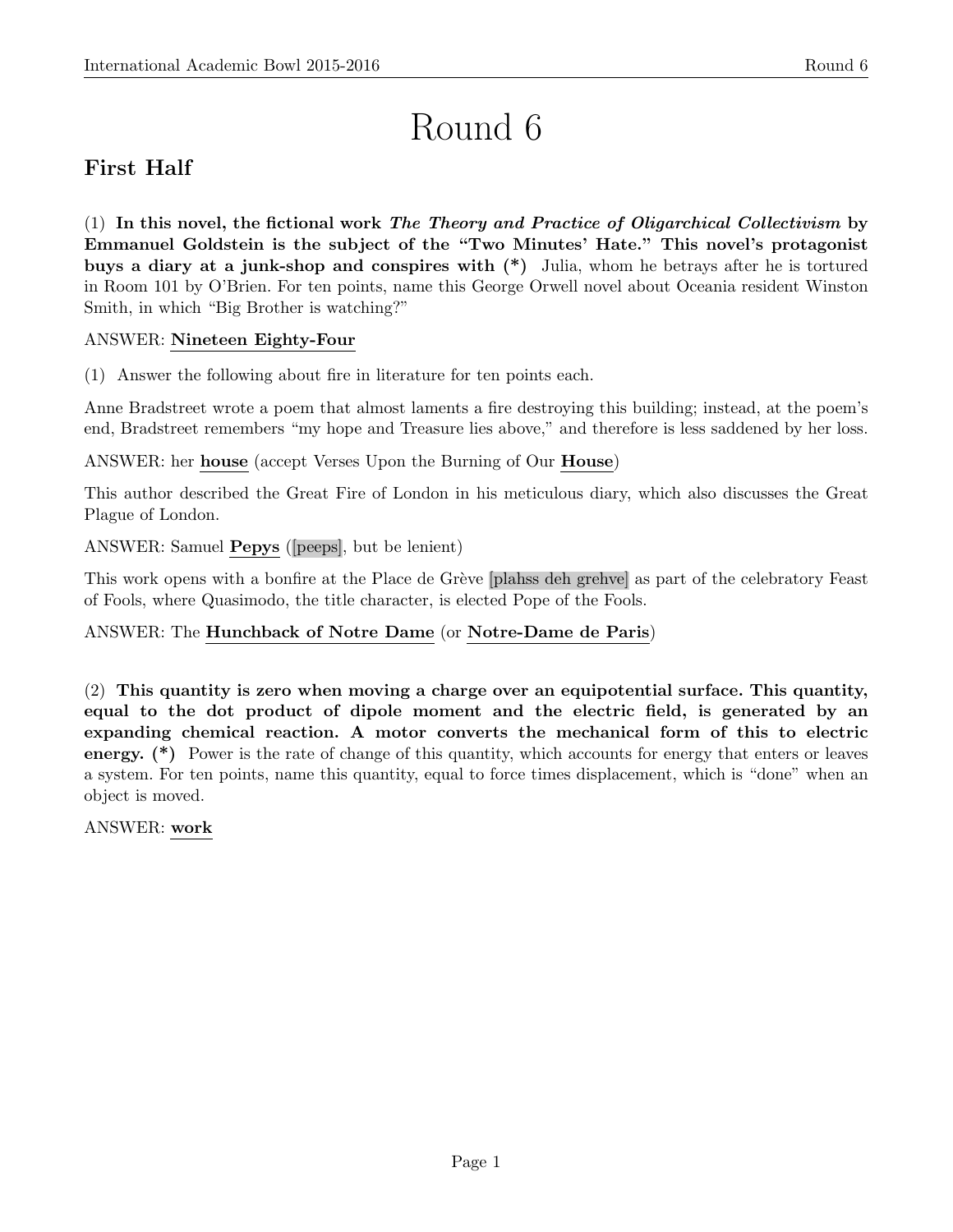(2) Most of these structures form in the troposphere. For ten points each,

Name these airborne structures that are made of various forms of water vapor.

# ANSWER: clouds

These wispy clouds are composed of ice crystals at exceptionally high levels. Jet contrails are a type of these clouds, which generally indicate nice weather.

### ANSWER: cirrus clouds

These lower clouds also appear in calm weather and don't generate rain, though updrafts can turn these puffy white clouds into a more dangerous type that produces thunderstorms.

ANSWER: cumulus clouds (do not accept or prompt on cumulonimbus)

(3) This event is commemorated by the Lion's Mound, which was constructed by William I. One participant in this event wrote that the "successful result of this arduous day" was due to "Marshal Blucher [bloo-ker] and the (\*) Prussian army." Marshall Ney led a successful cavalry charge at this battle, but failed to spike the enemy's cannons. This battle ended the Hundred Days and resulted in the losing commander being exiled to St. Helena The Duke of Wellington won, for ten points, what final battle against Napoleon?

# ANSWER: Battle of Waterloo

(3) These people trained under lanistas and competed at munera. For ten points each,

Name this type of person, usually a slave, who fought for the entertainment of the Roman people.

#### ANSWER: gladiator

Gladiators often fought at this location in Rome. It was constructed by the Flavian dynasty.

#### ANSWER: Colosseum

A group of gladiators led by Spartacus revolted in the Third Servile War, but were crucified along this road.

ANSWER: Appian Way (or Via Appia)

(4) This poem's speaker rides on Geryon's back and meets Ulysses, who is imprisoned for his use of the Trojan horse. Paolo and Francesca da Rimini are trapped in a whirlwind in this poem, whose narrator is told to  $(*)$  "abandon all hope." Virgil guides the narrator through nine "circles," where souls guilty of sins like gluttony and betrayal are punished in this work, the first part of the Divine Comedy. For ten points, name this poem by Dante about a journey through Hell.

ANSWER: Inferno (prompt on "Divine Comedy" or "Comedia" before "Divine Comedy" is read)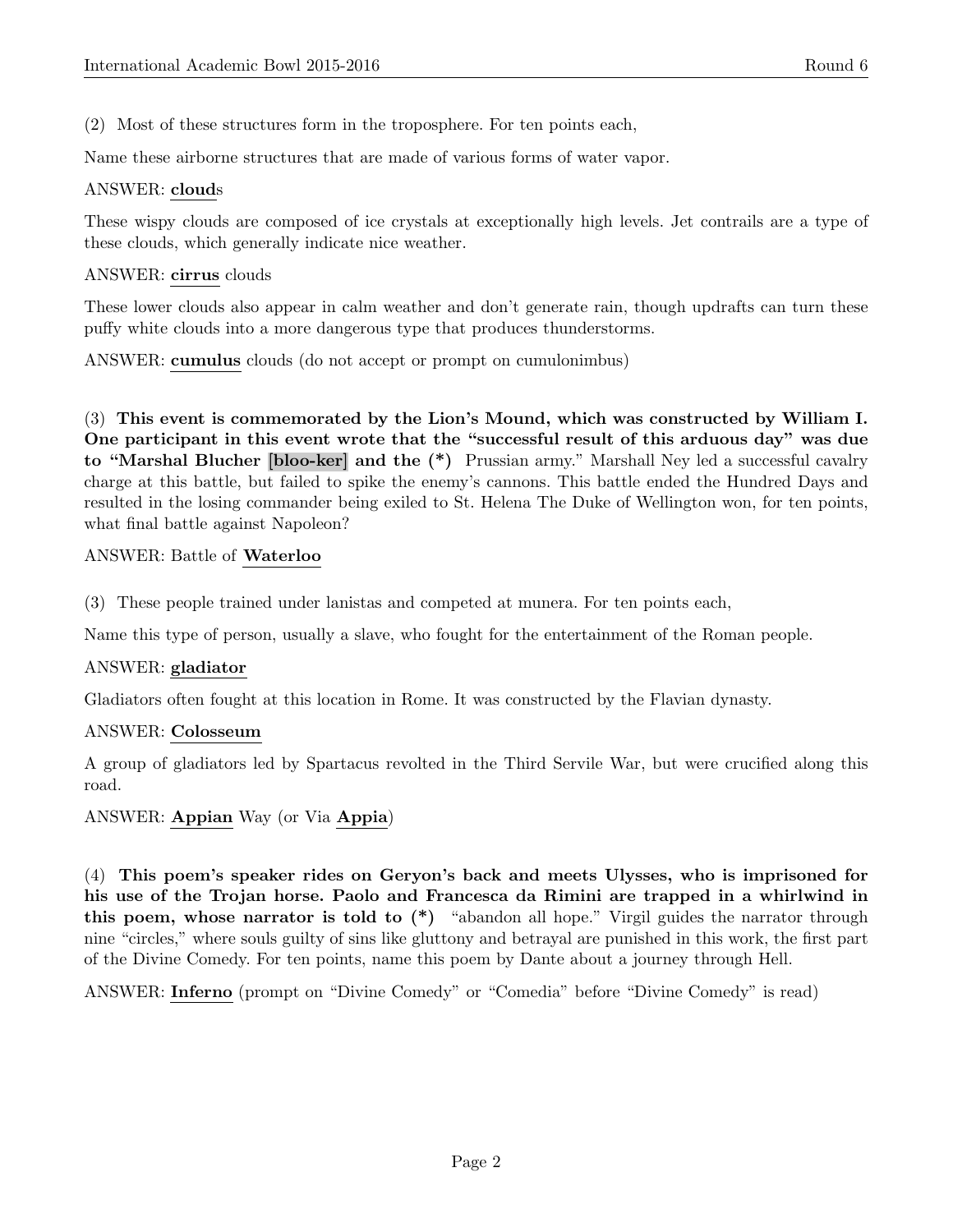You are probably a character in this novel about a Martian invasion. If that's the case, you quickly overcome the problem of gravity, but you'll end up catching a disease and dying at the end of this book.

# ANSWER: The War of the Worlds

If you appeared in The War of the Worlds, that means you were a brainchild of this British author who also wrote about Griffin in The Invisible Man and creatures called Morlocks in The Time Machine.

# ANSWER: H(erbert) G(eorge) Wells

Your technological advancements give you a huge advantage. In The War of the Worlds, this is your primary offensive weapon which has a parabolic mirror on the inside that causes the discharge of a bright flash, incinerating humans in intense temperatures.

ANSWER: Heat-Ray (accept laser gun; accept death ray)

(5) One song in this work describes "a dream that will need/all the love you can give" and inspires the listener to "ford every stream" and "follow every rainbow." The songs "Edelweiss" [ay-del-vice] and (\*) "My Favorite Things" were written for this musical, in which the 16-year-old Liesl is loved by Rolf, a Nazi. "Do-Re-Mi" was sung by Julie Andrews in the film adaptation of, for ten points, what musical about the von Trapp family singers, in which "the hills are alive with" the title sound?

# ANSWER: The Sound of Music

(5) Jonathan Groff originated this character, who thrice notes that "Oceans rise, empires fall" and presciently sings "When you're gone/I'll go mad." For ten points each,

Name this royal character who sings "when push comes to shove/I will send a fully armed battalion to remind you of my love" in the song "You'll Be Back."

# ANSWER: King George III

King George III sings "You'll Be Back" in a Broadway musical about the life of this title character, played by Lin-Manuel Miranda.

# ANSWER: Alexander Hamilton

Hamilton complains that King George "ain't ever gonna set his descendants free" in this Act One song, in which he raps "I'm just like my country/I'm young, scrappy, and hungry/and I'm not throwing away" the title opportunity.

# ANSWER: My Shot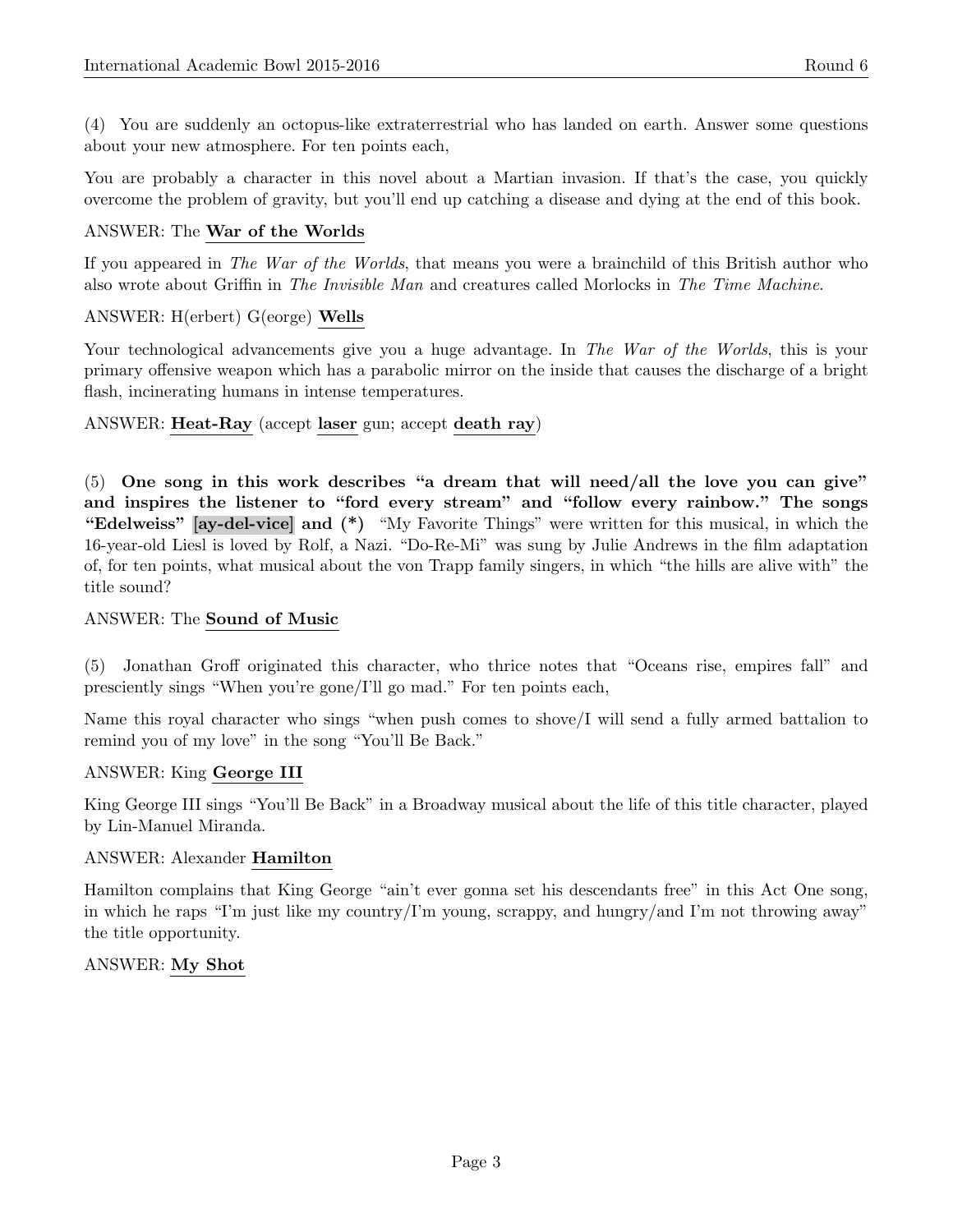(6) This work opens by saying that the entire life of believers should be one of repentance. The creation of this work was prompted by the actions of Johann Tetzel, who claimed that monetary donations could shorten one's time in purgatory, justifying his sale of (\*) indulgences. The creator of this document was questioned at the Diet of Worms after nailing this document to a church door in Wittenberg. For ten points, name this document, a collection of thoughts written by Martin Luther that started the Protestant Reformation.

# ANSWER: Ninety-Five Theses

(6) This organization's Secretaries-General have included U Thant and Kurt Waldheim. For ten points each,

Name this international organization founded in the wake of World War II. It replaced the largely ineffective League of Nations.

# ANSWER: United Nations (or UN)

This current Secretary-General from South Korea took office in 2007, replacing Kofi Annan.

# ANSWER: Ban Ki-Moon

Kofi Annan is from this African country. This neighbor of the Ivory Coast was called the Gold Coast when it was a British colony.

#### ANSWER: Republic of Ghana

(7) In 2005, a NASA probe fired an impactor at Tempel 1, which is one of these objects. In 1995, one of these named Hale-Bopp was visible with the naked eye. These bodies are surrounded by a gaseous coma formed by sublimating water. One of these "dirty  $(*)$ " snowballs" was studied on its 1986 perihelion, or its closest approach to the Sun during its 75 year orbit. For ten points, name these small bodies made of ice and rock, the most famous of which is named for Edmond Halley.

#### ANSWER: comets

(7) Birds are important in the ecosystem. For ten points each,

Vultures fulfill this ecological role by eating carrion, or previously killed animals.

#### ANSWER: scavengers

These birds perch on large African mammals, such as rhinos, and eat bugs and parasites off of them.

#### ANSWER: tickbirds (or oxpeckers)

Tickbirds and large mammals have this type of symbiotic relationship in which both animals benefit, contrasted with commensal and parasitic relationships.

#### ANSWER: mutualism (accept word forms)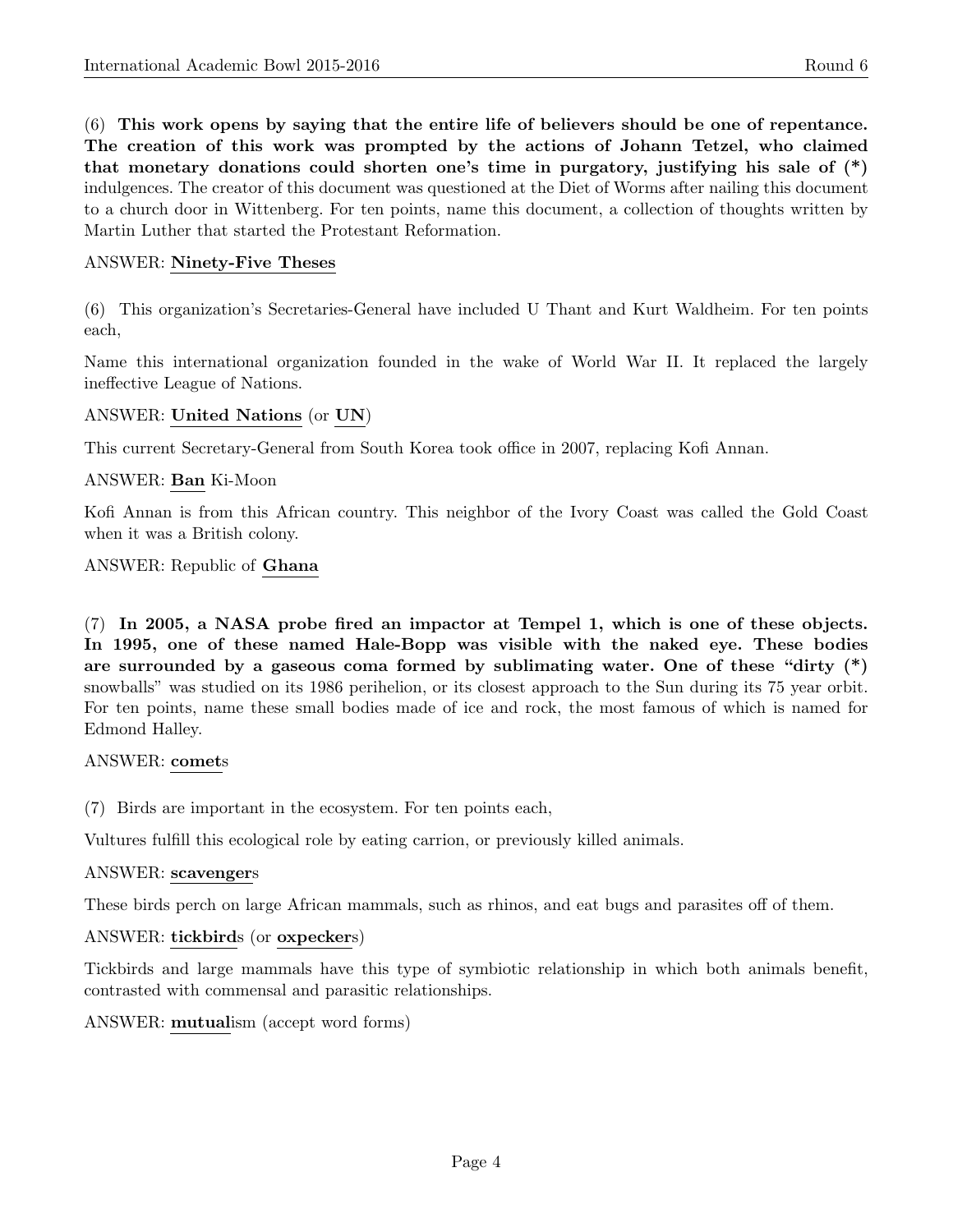# Sixty Second Rounds

The categories are . . .

- 1. Literary Title Locations
- 2. FDR
- 3. Circuits
- 4. Mothers in Art

# Literary Title Locations

What literary location...

(1) is the American grasslands in the title of Laura Ingalls Wilder's semi-autobiographical third novel?

# ANSWER: prairie (accept Little House on the Prairie)

(2) titles a novel by L.M. Montgomery about Anne, who lives on this farm on Prince Edward Island?

# ANSWER: Green Gables (accept Anne of Green Gables)

(3) is a large Nazi concentration camp near Birkenau that titles a Primo Levi survival testimony?

# ANSWER: Auschwitz

 $(4)$  is the home of Catherine, Hindley, and Heathcliff in a Emily Brontë novel?

# ANSWER: Wuthering Heights

(5) is the home of the Tilney family that serves as the title of a Jane Austen novel?

# ANSWER: Northanger Abbey

(6) is "where ignorant armies clash by night" in a poem by Matthew Arnold?

# ANSWER: Dover Beach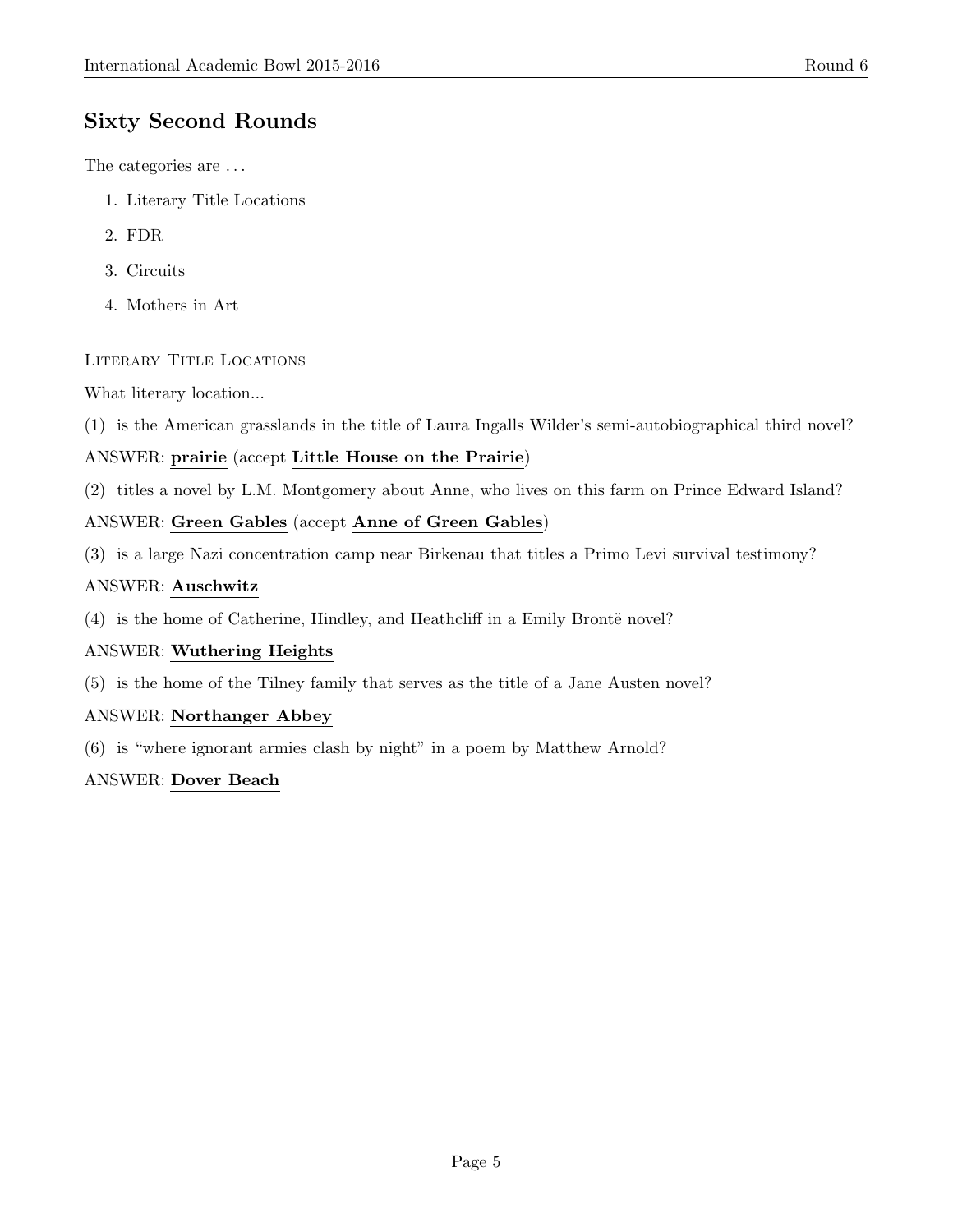# FDR

In the presidency of Franklin Delano Roosevelt, name the...

(1) President he succeeded, who served during the start of the Great Depression.

# ANSWER: Herbert Hoover

(2) Governmental body he schemed to "pack" by adding more Justices?

# ANSWER: Supreme Court

(3) Paralyzing disease from which he suffered.

# ANSWER: poliomyelitis

(4) Series of radio addresses he delivered to reassure the American public.

# ANSWER: fireside chats

(5) New Deal agency that built dams and power plants in the South.

# ANSWER: Tennessee Valley Authority (or TVA)

(6) Speech in which he declared "we have nothing to fear but fear itself."

ANSWER: first inaugural address (prompt on partial answers)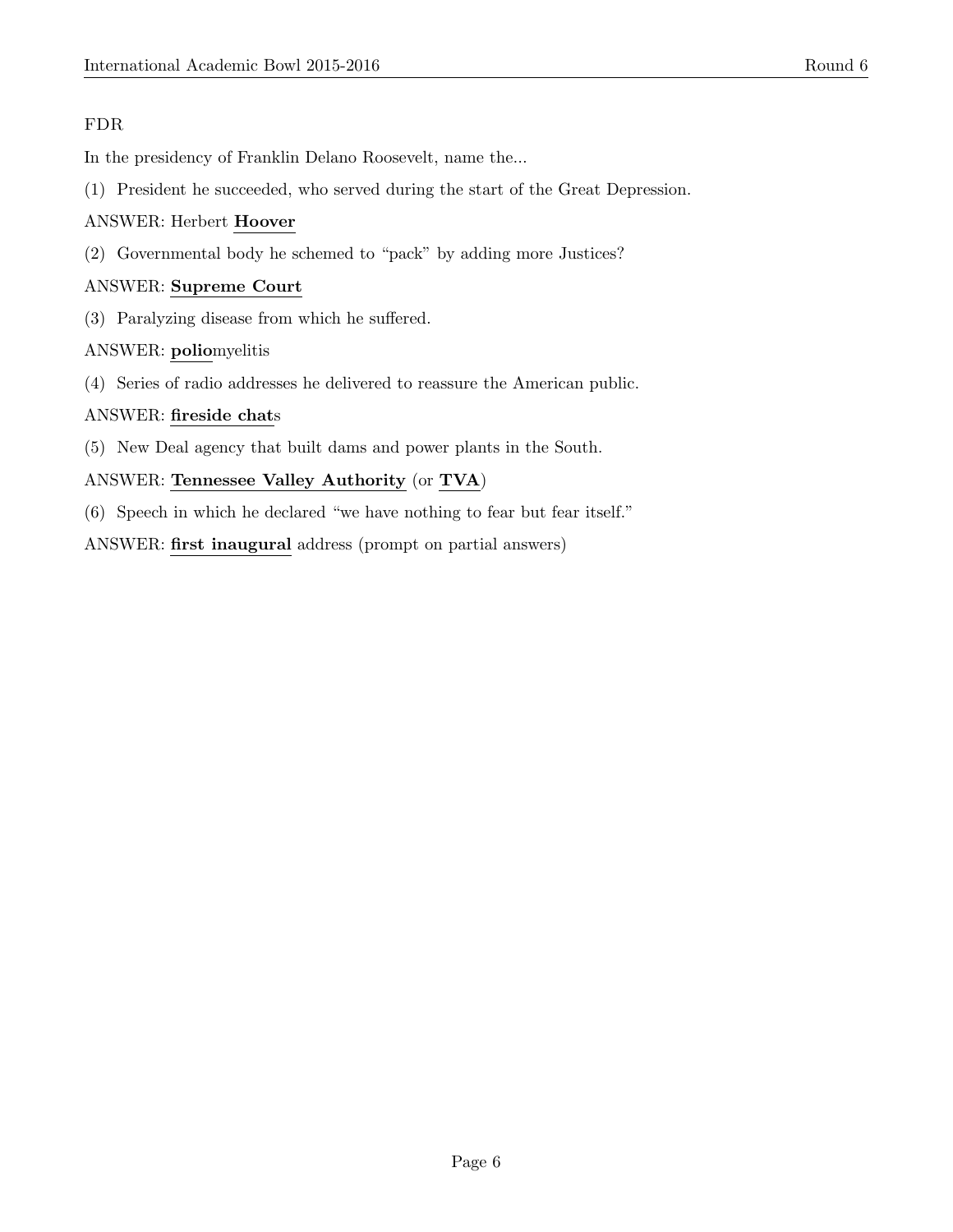# **CIRCUITS**

In electrical circuits, name the...

(1) Type of current in which charge flows in one direction, as opposed to AC.

# ANSWER: DC (or direct current)

(2) Type of material used to build transistors, named because it behaves somewhat in between insulators and conductors.

# ANSWER: semiconductors

(3) Circuit element that has positive and negative terminals.

ANSWER: battery (prompt on power source)

(4) Circuit element represented by a zig-zag line whose strength is measured in Ohms.

ANSWER: resistors (accept resistance)

(5) Circuit element that stores electric charge, often between parallel plates.

# ANSWER: capacitors

(6) Physicist whose created loop and junction rules explain behavior in circuits.

# ANSWER: Gustav Kirchhoff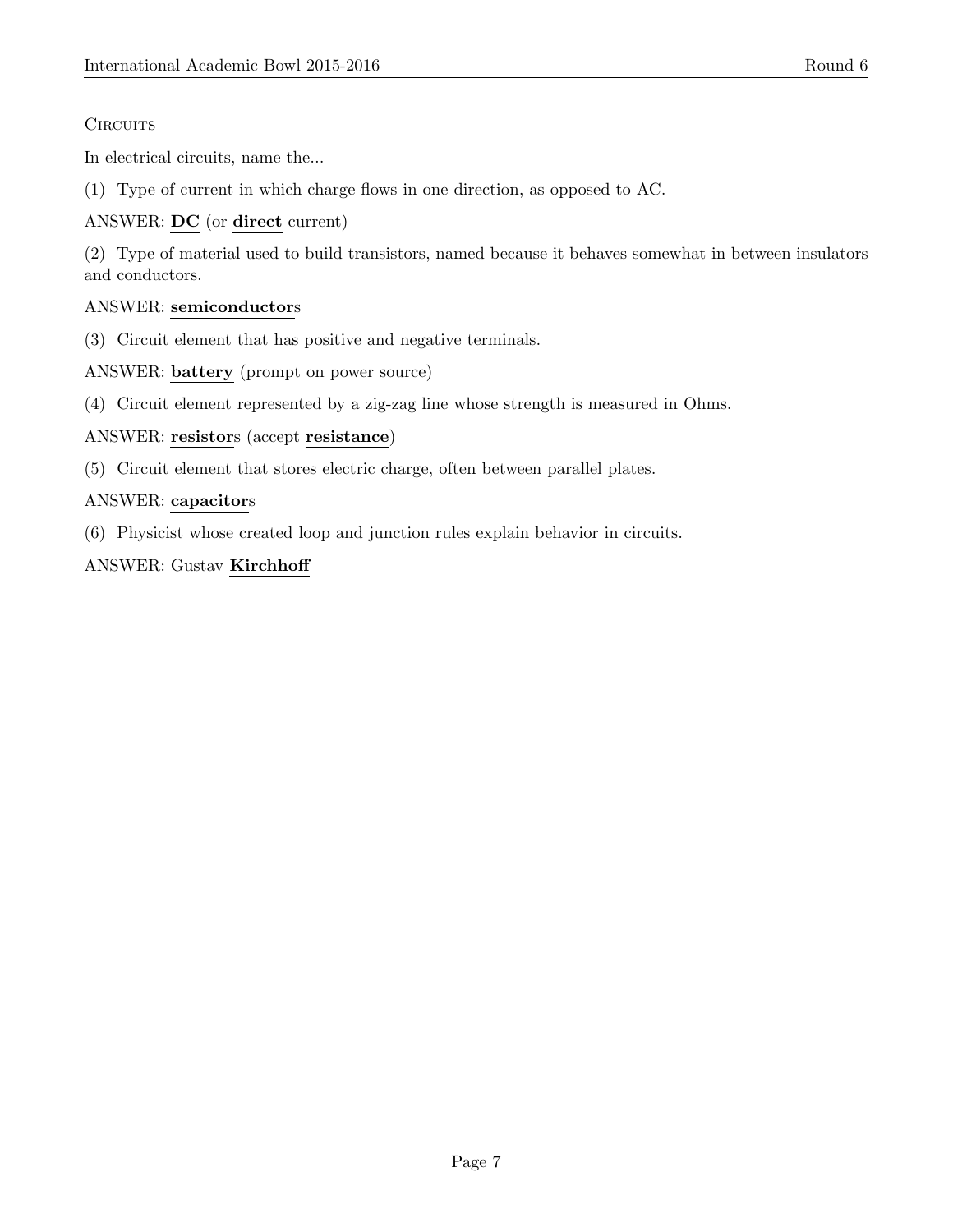# Mothers in Art

Name the artist who...

- (1) painted his wife, Camille, with their son in his garden at Giverny, and created Impression: Sunrise.
- ANSWER: (Oscar-)Claude Monet
- (2) gave his mother and sister Willemina the third version of his painting Bedroom in Arles.

# ANSWER: Vincent (Willem) Van Gogh

(3) painted his mother Anne sitting in a rocking chair, wearing a black dress in his Arrangement in Gray and Black No. 1.

ANSWER: James (Abbott McNeill) Whistler

(4) painted a mother huddling with her child in The White Crucifixion and painted I and the Village.

ANSWER: Marc (Zakharovich) Chagall

- (5) painted Cupid holding a mirror up to his mother in The Rokeby Venus.
- ANSWER: Diego (Rodríguez de Silva y) Velázquez
- (6) frequently painted Impression portraits of mothers with their children such as The Child's Bath.

ANSWER: Mary (Stevenson) Cassatt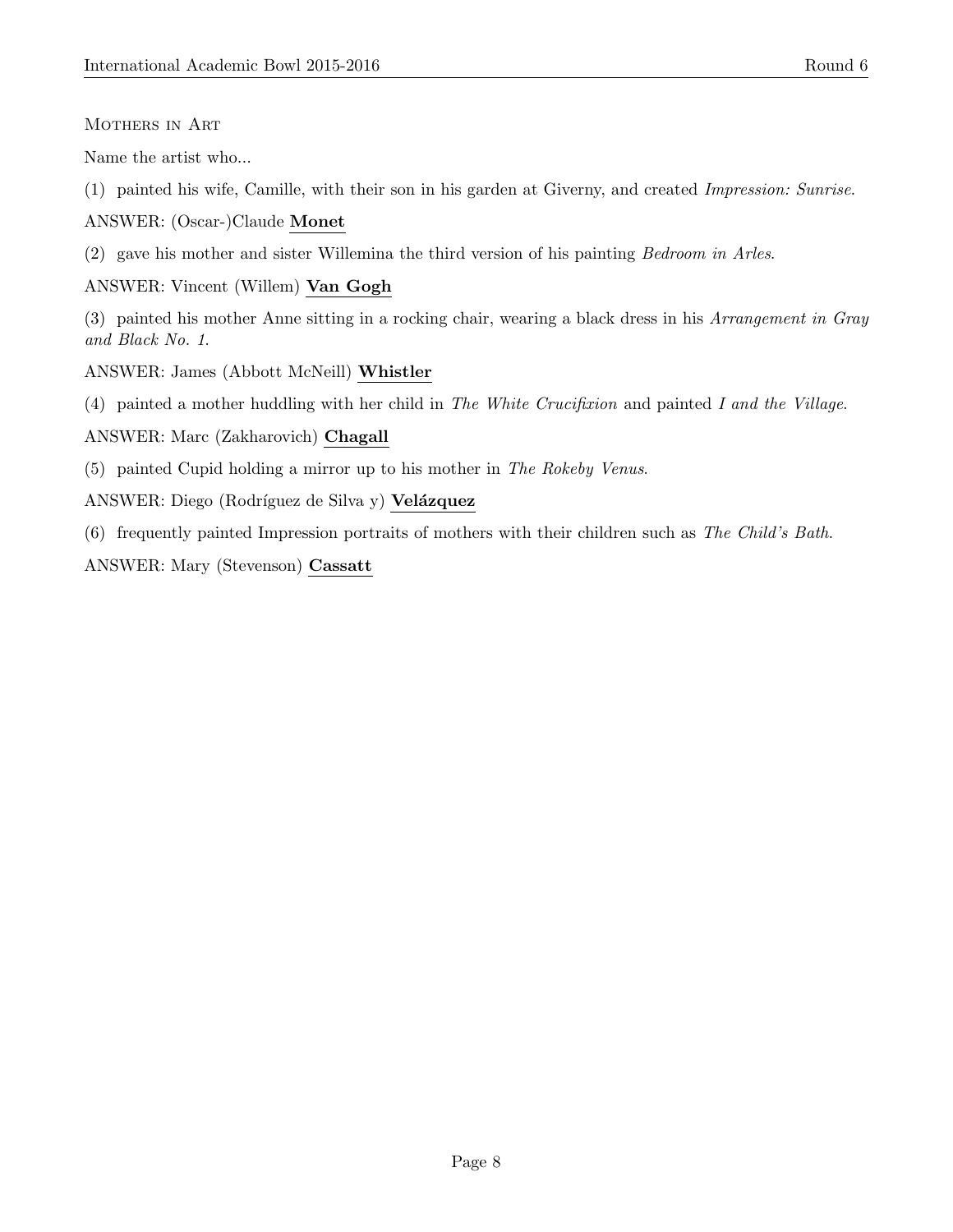# Second Half

(8) This man wrote the music to a song that notes "The Bronx is up but the Battery's down," as well as the song "The Best of All Possible Worlds." This composer for the musicals On the Town and Candide was broadcast by CBS directing a series of Young People's Concerts for the  $(*)$  New York Philharmonic Orchestra. This composer of the Kaddish symphony wrote a tritone into the "Maria" theme of another musical. For ten points, name this American composer of the music for West Side Story.

# ANSWER: Leonard Bernstein

(8) This work was the only one that its artist signed, doing so on a sash. For ten points each,

Name this sculpture that depicts Mary holding the body of Christ.

#### ANSWER: Pieta

This Italian sculptor created Pieta as well as the paintings on the ceiling of the Sistine Chapel.

#### ANSWER: Michelangelo Buonarroti

Michaelangelo also sculptured a seated depiction of this figure, whose horns reflect a description from the Vulgate, for Pope Julius II's tomb.

#### ANSWER: Moses

(9) This deity became embedded in a tamarisk tree that was used to construct a palace in Byblos, and was discovered in a djed pillar after he floated down the Nile in a box that he'd been tricked into by his brother, (\*) Set. This god presided over the weighing of the feather of Ma'at, and this father of Horus got his characteristic green skin when he was brought back to life by his wife, Isis. For ten points, name this Egyptian god of the dead.

#### ANSWER: Osiris (accept Asar; accept Usire or Usirus)

(9) Agni, the god of this substance, has two heads, and brings sacrifices to the gods. For ten points each,

Name this substance used to sacrifice both animal flesh and milk-based offerings. The practice of Sati involves a widow killing herself with this substance.

#### ANSWER: fire (accept equivalents like flames)

When performing fire sacrifices in Hinduism, a form of this dairy-derived substance known as ghee is burnt.

#### ANSWER: butter

The hymns and practices required for fire sacrifice can be found in these texts, which include the Rig, Yajur, and Sama. These texts are the oldest Sanskrit texts that have been found.

#### ANSWER: Vedas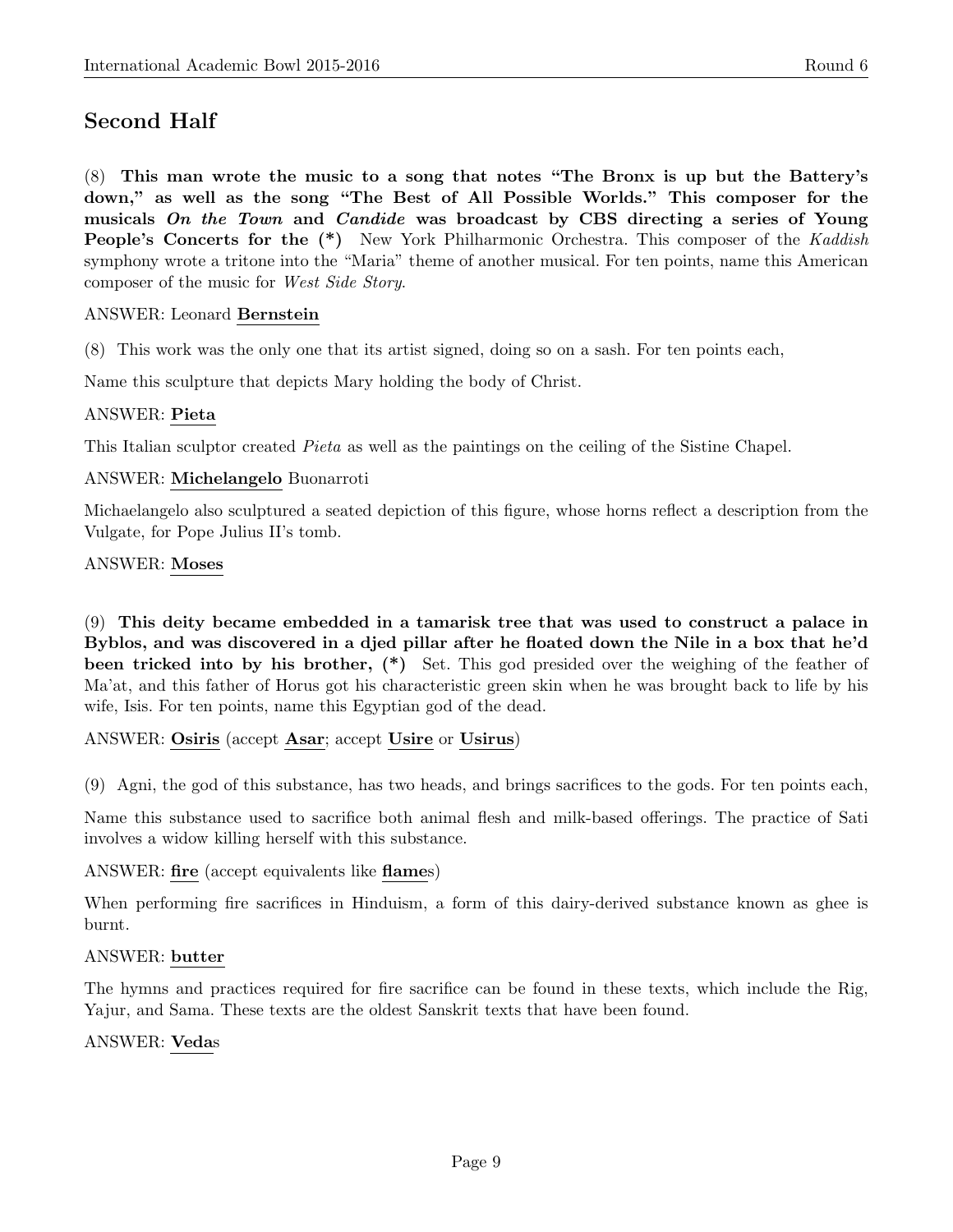(10) This work notes that "there is no place for industry" in the state of nature, which is a perpetual state of "war of all against all." This book, written during the English Civil War, argues that an absolute ruler should reign to prevent the life of man from being  $(*)$ "solitary, poor, nasty, brutish, and short." For ten points, name this 1651 philosophical work written by Thomas Hobbes, whose name refers to a biblical sea monster.

### ANSWER: Leviathan

(10) Name the following Central American countries for ten points each.

This country borders Colombia, making it the last Central American country before crossing into South America.

#### ANSWER: Panama

The Gulf of Fonseca provides this country its small Pacific coastline. Its capital is Tegucigalpa.

#### ANSWER: Honduras

This country, once known as British Honduras, is the only Central American country that doesn't have a Pacific coastline.

#### ANSWER: Belize

(11) The motion of one of these shapes creates another shape that solves the brachistochrone problem. Specifically, tracing the path of a point on the edge of this shape as it moves along a flat surface will create a (\*) cycloid, solving the problem. The "unit" type of this shape is used as a reference in trigonometry. For ten points, name this geometric figure that solves the isoperimetric problem, or the question of "what shape holds the most area, for a given perimeter?"

#### ANSWER: circle

(11) Lagrange showed that every whole number is the sum of four of these numbers. For ten points each,

Name these numbers, like 1, 4, 9, 16, and 25, which can be represented as dots arranged in a certain shape.

#### ANSWER: perfect square numbers

If an integer is not a perfect square number, then taking its square root will leave this type of number whose decimal representation never repeats or ends.

#### ANSWER: irrational numbers

[Moderator's note: do not read this bonus part quickly.] Five is an automorphic number because squaring any number whose ones digit is five gives you a new number whose ones digit is also five. Zero and one are trivially automorphic; this is the only other one-digit automorphic number.

#### ANSWER: 6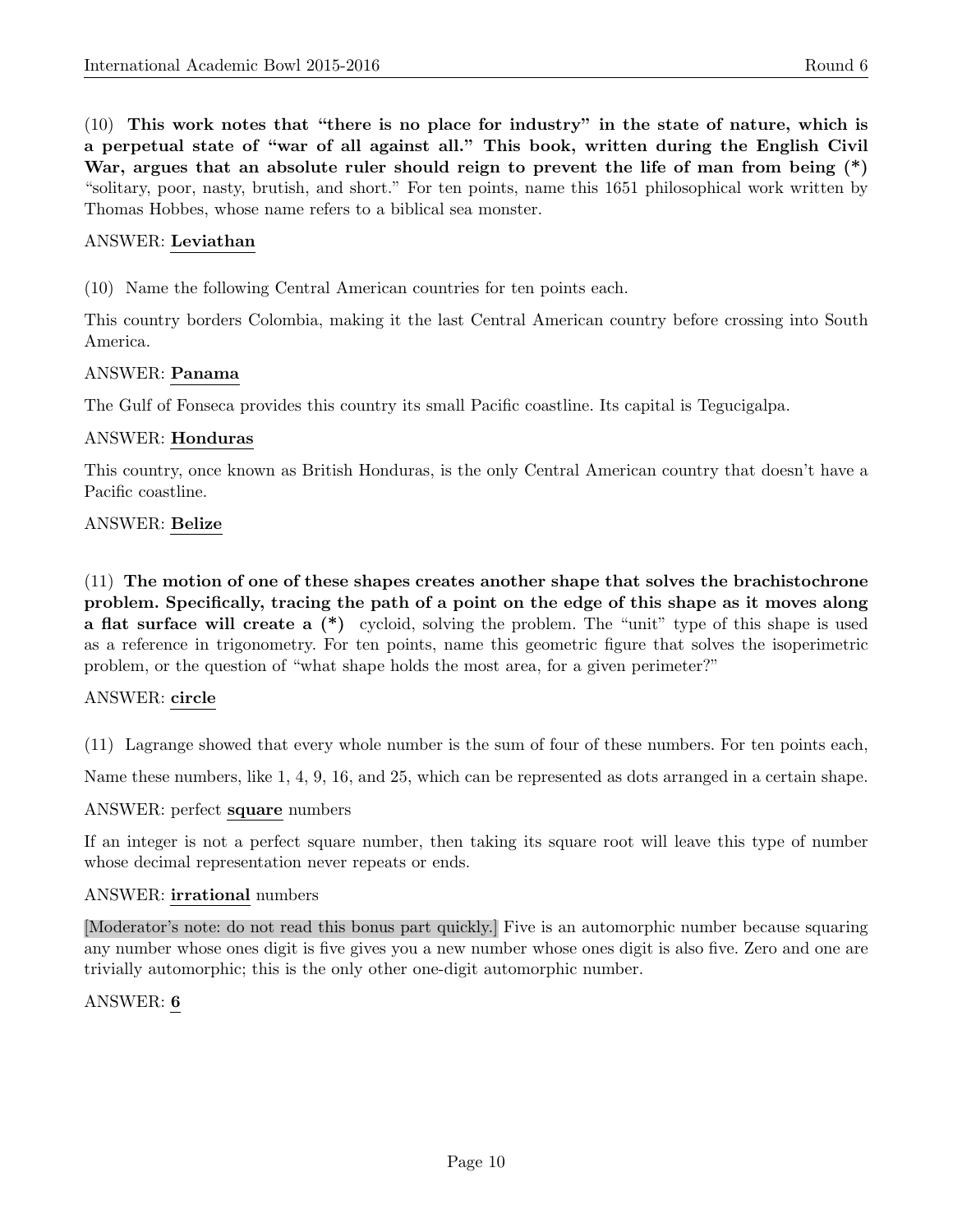(12) The Perry Index catalogues this man's stories, such as one in which a fox decides not to enter a cave with tracks only leading in to visit a sick lion. This man wrote about another fox, who is unable to obtain fruit from a high vine, but realizes the  $(*)$  grapes are sour. His other stories include one about a shepherd boy and one in which a slow-moving creature wins a race because his opponent takes a nap. For ten points, name this Greek slave who wrote "The Boy Who Cried Wolf," "The Tortoise and the Hare," and over 600 other fables.

# ANSWER: Aesop

(12) This novel takes its title from a Robert Burns poem. For ten points each,

Name this novel about two migrant ranch workers: the intelligent George Milton and the physically strong, but mentally disabled Lennie Small.

# ANSWER: Of Mice and Men

Of Mice and Men is a novel by this author who also wrote East of Eden and Grapes of Wrath.

#### ANSWER: John Steinbeck

In Of Mice and Men, Lennie and George travel to a ranch near Soledad, a town in this state. The Joad family in Grapes of Wrath travels from Oklahoma to this state because of the Dust Bowl.

# ANSWER: California

 $(13)$  One advisor of this empire, Kautilya wrote a treatise on ruling called the Arthashastra. This empire kept Pataliputra as its capital after it overthrew the Nanda empire. This empire won the Kalinga War, whose sheer brutality convinced this empire's leader to  $(*)$  renounce war and legendarily converted to Buddhism. For ten points, name this empire led by Ashoka and founded in India by Chandragupta in the 4th century BC.

#### ANSWER: Mauryan Empire

(13) This man is the only US President to have a foreign capital named for him. For ten points each,

Name this man who was President during the Era of Good Feelings.

#### ANSWER: James Monroe

Monroe's namesake doctrine warned against European intervention in this part of the Western Hemisphere.

ANSWER: Latin America (and/or Central America and/or South America; leniently accept any general description of "everywhere outside North America")

Monroe missed out on a unanimous re-election in 1820 by a single electoral vote made by a faithless elector. That vote was instead given to this man, Monroe's Secretary of State, who negotiated for Spain's cession of Florida to the US with Luis de Onis and later became President.

ANSWER: John Quincy Adams (prompt on Adams; do not accept or prompt J(ohn) Adams)